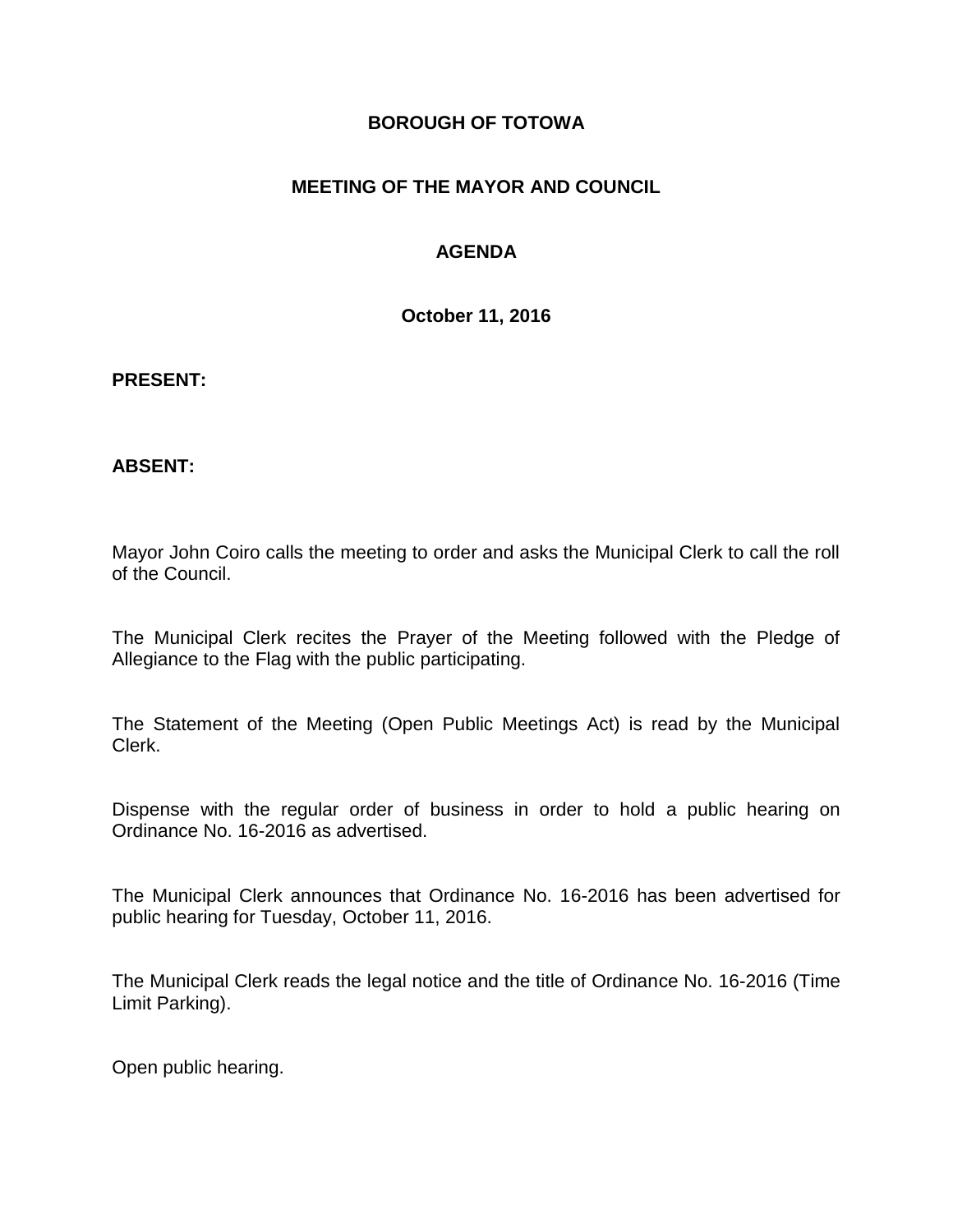Mayor Coiro asks if any citizens wish to be heard on Ordinance No. 16-2016.

# **CITIZENS HEARD:**

Close public hearing.

The Municipal Clerk reads Ordinance No. 16-2016 by title.

Adopt Ordinance No. 16-2016.

Revert to the regular order of business.

Report from Members of the Council, Municipal Clerk and Municipal Attorney.

**CITIZENS HEARD:**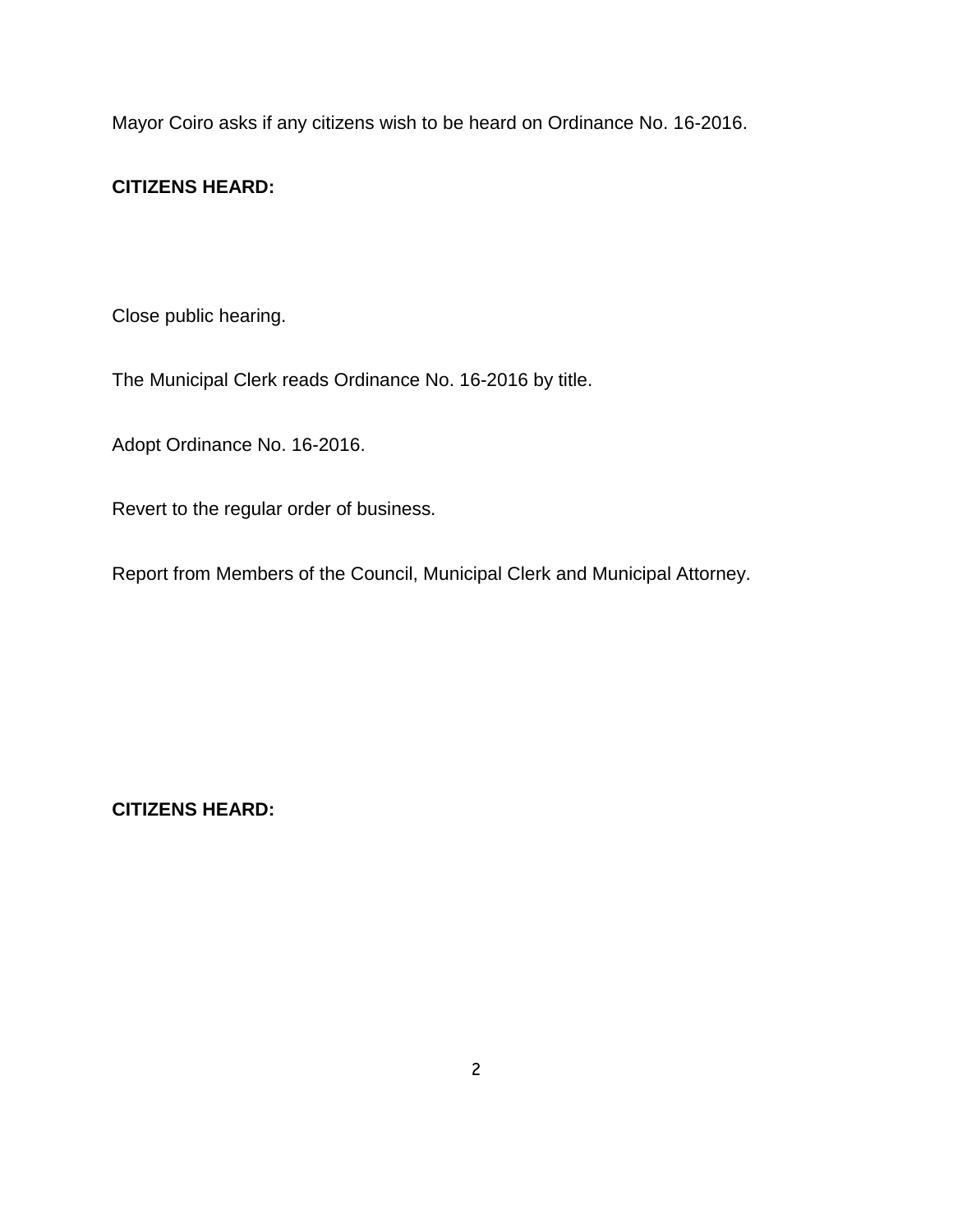Minutes of the Mayor and Council for the meeting of September 27, 2016.

# **COMMITTEE ON FINANCE: PICARELLI, D'ANGELO, FONTANELLA.**

Resolution No. 2016-21for the payment of bills.

Accept the bids for the Purchase of an Electronic Ticket (E-Ticket) System.

Resolution to award the contract for the Purchase of an Electronic Ticket (E-Ticket) System.

# **COMMITTEE ON PUBLIC SAFETY: PUGLISE, FONTANELLA, BUCHER.**

No report.

# **COMMITTEE ON PUBLIC WORKS: D'ANGELO, PUGLISE, ANDRIANI.**

Change Order No. 1 for a net increase of \$5,900.00 for Dewcon, Inc. for the Water Main Repair project.

# **COMMITTEE ON ENG. & PUB. PROPERTY: FONTANELLA, ANDRIANI, D'ANGELO.**

Accept the bids for the Replacement of Roofs at Various Public Buildings.

Resolution to award the contract for the Replacement of Roofs at Various Public Buildings.

Letter from the Passaic Valley Elks #2111 requesting permission to have Fellner Place – in front of their premises – closed for parking for a fundraiser on Sunday, October 30, 2016.